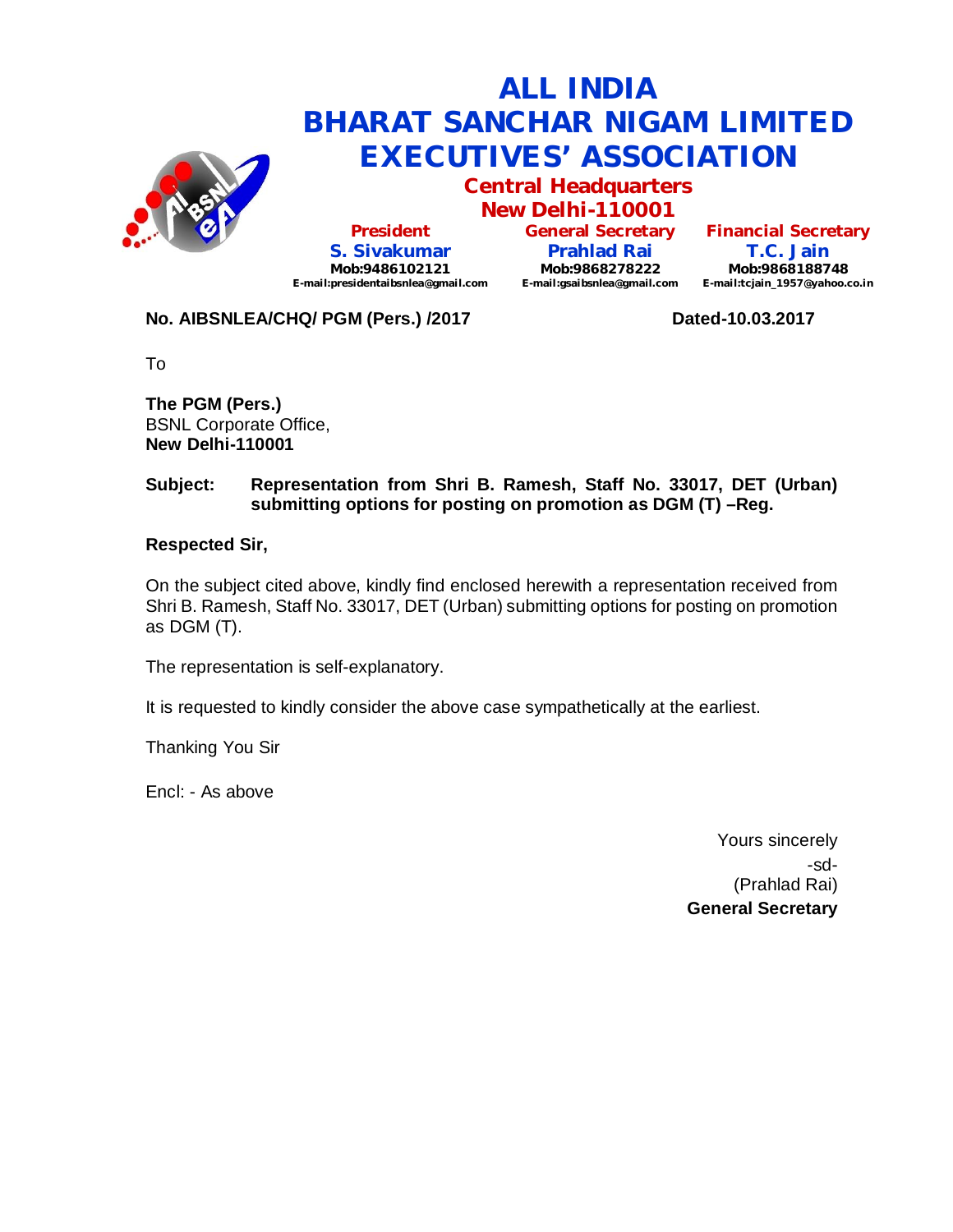

**Central Headquarters**

**New Delhi-110001 President S. Sivakumar Mob:9486102121 E-mail:presidentaibsnlea@gmail.com**

**General Secretary Prahlad Rai Mob:9868278222 E-mail:gsaibsnlea@gmail.com**

**Financial Secretary T.C. Jain Mob:9868188748 E-mail:tcjain\_1957@yahoo.co.in**

### **No. AIBSNLEA/CHQ/ PGM (Pers.)/2017 Dated-10.03.2017**

To

**The PGM (Pers.)** BSNL Corporate Office, **New Delhi-110001** 

#### **Subject: Requested for transfer / posting / cancellation / retention in the Cadre of AGM/DE -Reg.**

Respected Sir,

Kindly find enclosed herewith following request applications for transfer / posting / cancellation / retention in the Cadre of AGM/DE –Reg.

| S.<br>No | Name of the<br><b>Officer</b>                  | <b>Present</b><br><b>Circle</b>                    | <b>Requested</b><br>for | <b>Remarks</b>                                                                                                                                                                                                                                          |
|----------|------------------------------------------------|----------------------------------------------------|-------------------------|---------------------------------------------------------------------------------------------------------------------------------------------------------------------------------------------------------------------------------------------------------|
| 01       | Shri D.G. Shaikh,<br>DE.<br>HR No. 198307459   | Maharashtra<br>but under<br>transfer to J<br>& K   | Maharashtra             | The officer has requested for<br>cancellation his transfer order to J<br>& K due to his compelling family<br>circumstances. His mother<br>IS.<br>having a 75% visual disability.                                                                        |
| 02       | Shri N.D.<br>Rakhelkar, DE<br>HR No. 198405124 | Maharashtra<br>but under<br>transfer to<br>Gujarat | Maharashtra             | The officer has requested for his<br>retention in Maharashtra Circle<br>due to his compelling medical<br>circumstances. It is also said that<br>the officer is neither senior most<br>nor junior most the longest stay list<br>pertaining to MH Circle. |

It is requested to kindly consider the above case sympathetically at the earliest.

Thanking You Sir Encl: - As above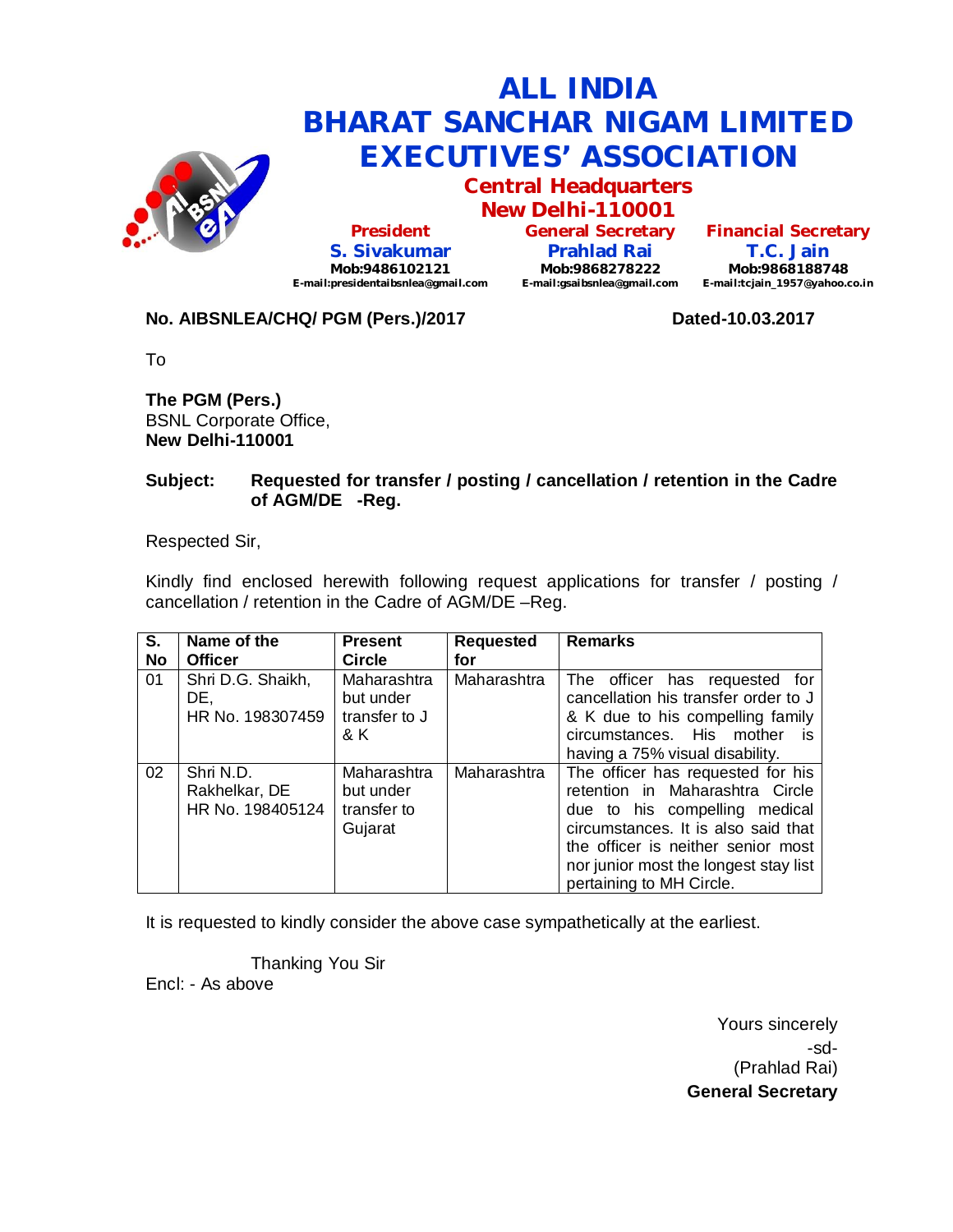

**Central Headquarters**

**New Delhi-110001 President S. Sivakumar Mob:9486102121 E-mail:presidentaibsnlea@gmail.com**

**General Secretary Prahlad Rai Mob:9868278222 E-mail:gsaibsnlea@gmail.com**

**Financial Secretary T.C. Jain Mob:9868188748 E-mail:tcjain\_1957@yahoo.co.in**

## **No. AIBSNLEA/CHQ/ PGM (Pers.)/2017 Dated-10.03.2017**

To

**The PGM (Pers.)** BSNL Corporate Office, **New Delhi-110001** 

#### **Subject: Requested for transfer / posting / cancellation / retention in the Cadre of DGM -Reg.**

Respected Sir,

Kindly find enclosed herewith following request applications for transfer / posting / cancellation / retention in the Cadre of DGM –Reg.

| l S.      | Name of the                                                                | <b>Present</b>  | Requested  | <b>Remarks</b>                                                                                                                   |
|-----------|----------------------------------------------------------------------------|-----------------|------------|----------------------------------------------------------------------------------------------------------------------------------|
| <b>No</b> | <b>Officer</b>                                                             | <b>Circle</b>   | for        |                                                                                                                                  |
| 01        | Shri B.M. Budihal, STP but<br><b>DGM</b><br>HR No. 199703615   transfer to | under<br>Kerala | <b>STP</b> | The officer has requested for<br>cancellation of his transfer orders<br>to Kerala due to his compelling<br>family circumstances. |

It is requested to kindly consider the above case sympathetically at the earliest.

Thanking You Sir

Encl: - As above